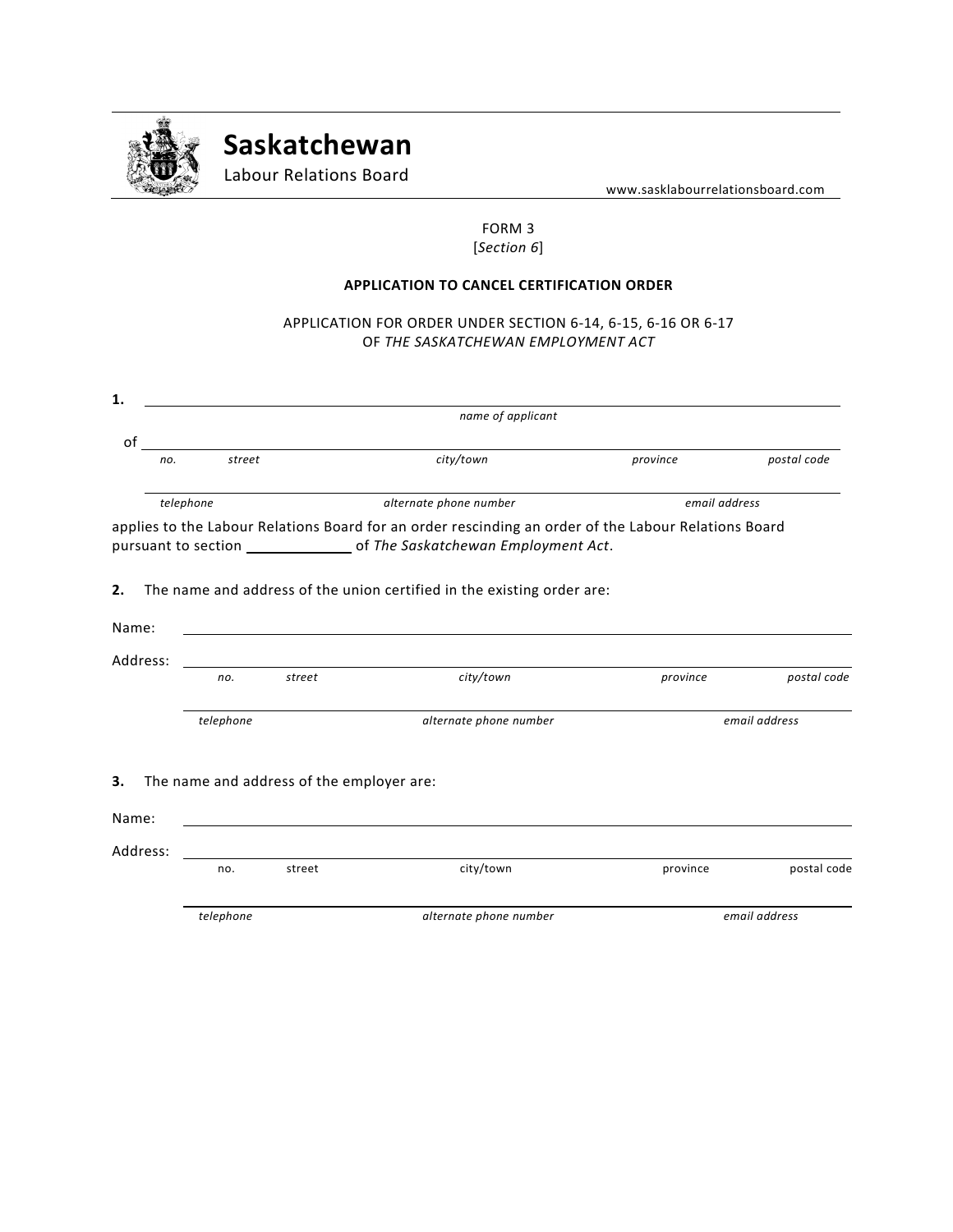**4.** The order applied to be rescinded was made by the board on \_\_\_\_\_\_\_\_\_\_\_\_\_\_\_\_\_

*date of order* 

and a copy is attached.

**5.** The reasons why the applicant submits that the order ought to be rescinded are as follows:

(*Outline fully the material facts on which the applicant relies in requesting this order, including the section of the Act pursuant to which the application is made. If necessary, include additional reasons as an attachment*.)

I, the undersigned, swear (or affirm) that the submissions set forth above are, in so far as they are matters of fact, true and complete to the best of my knowledge and, in so far as they are matters of opinion, are reasonably and honestly believed by me.

| SWORN (OR AFFIRMED) BEFORE ME                            |               |           |
|----------------------------------------------------------|---------------|-----------|
| at                                                       | Saskatchewan, |           |
| this<br>day of                                           |               |           |
| 20                                                       |               | signature |
| Notary Public or Commissioner for Oaths for Saskatchewan |               |           |
| My Commission Expires:                                   |               |           |

#### CONTACT INFORMATION AND ADDRESS FOR SERVICE

If the applicant is not an individual, indicate the name, address and contact information of the individual swearing or affirming the document.

| Name:          |     |        |           |          |             |
|----------------|-----|--------|-----------|----------|-------------|
| Position Held: |     |        |           |          |             |
| Address:       |     |        |           |          |             |
|                | no. | street | city/town | province | postal code |
| Telephone:     |     |        |           |          |             |
| Email address: |     |        |           |          |             |